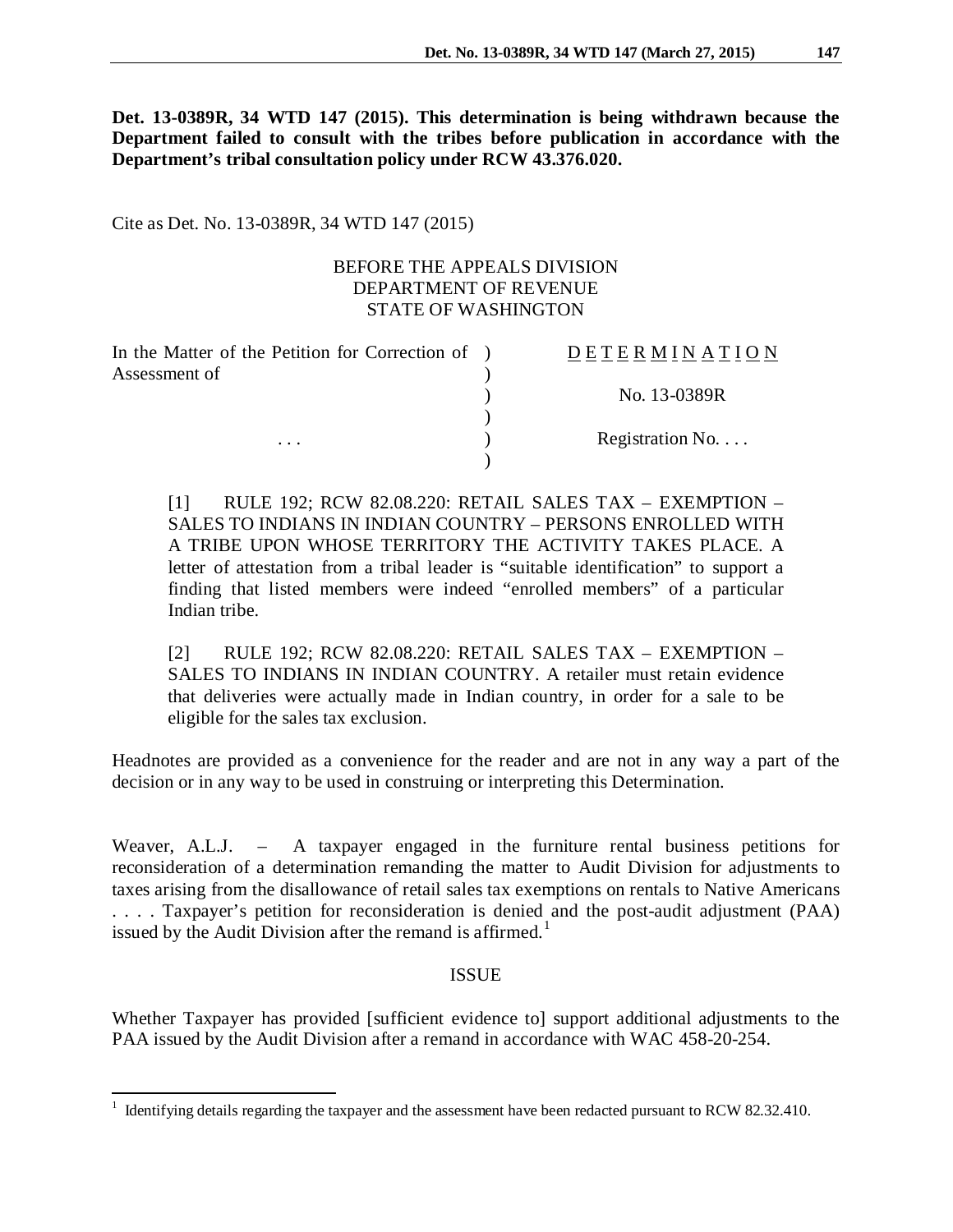#### FINDINGS OF FACT

[Taxpayer] operated a number of furniture rental stores. Taxpayer's business activities included leasing home furnishings, televisions, computers, electronics, and appliances on a lease-to-own basis. During the relevant periods, Taxpayer operated three rental stores, [in Washington]. [Location A] was located approximately two blocks from [an] Indian Reservation. The Department's Audit Division examined Taxpayer's books and records for the period of January 1, 2008 through December 31, 2011.

The Audit Division used a random sample of transactions to verify that sales to Indians were correctly reported during the audit period. The Audit Division requested delivery log sheets, shipping documents, signed retail sales tax exemption certificates, or sales invoices showing delivery charges. Taxpayer did not charge delivery fees for its rentals and claimed that, because it had free delivery, no actual documentation existed that its furniture deliveries took place in Indian country.

The data for the audit period was provided by Taxpayer in electronic format. Using a random number generator, a 6 month sample time period (April and June 2008, February and November 2009, September 2010, and March 2011) was selected and reviewed by the Audit Division. Taxpayer failed to provide shipping documents to prove actual delivery on Indian country. [In determining] whether Taxpayer was entitled to deduct its sales to Indians from the retail sales tax, [the Audit Division applied certain assumptions.]

In conducting the audit, the Department's Audit Division assumed larger items, [such as] furniture and large appliances, were delivered at the address that Taxpayer had on file and that smaller items were picked up in-store unless they were included in a transaction with larger items. On items where the Audit Division determined delivery actually occurred, the Audit Division entered the customer addresses on file with the Taxpayer into the Department's Tax Rate Look Up tool on the Department's website to determine whether the deliveries occurred in Indian country.

The Audit Division disallowed rentals of small items that customers were likely to pick up at the store location, rentals for which Taxpayer did not produce a copy of Tribal ID, and rentals to customers whose address on file was not determined to be in Indian country. The Audit Division measured the dollar amount of errors as a percentage of the dollar amount of sampled items and applied that percentage to determine Taxpayer's liability for the audit period. On October 29, 2012, the Audit Division issued an assessment totaling \$. . . , which included \$. . . in retail sales tax, \$. . . and service and other activities business and occupation (B&O) tax, \$. . . in use tax, and \$. . . in interest.

On appeal, Taxpayer contested the assessment of retail sales tax on rentals it asserts were made to tribal members and delivered within Indian country. Taxpayer provided supporting documentation it stated was either not received or not considered by the Audit Division. The documentation included Tribal IDs, driver's license photocopies, copies of lease agreements showing the customer's address, and printouts of Google maps showing the location of each address. In response to the instances where the Audit Division disallowed a sale because Taxpayer did not have a valid tribal identification in its possession, Taxpayer provided a letter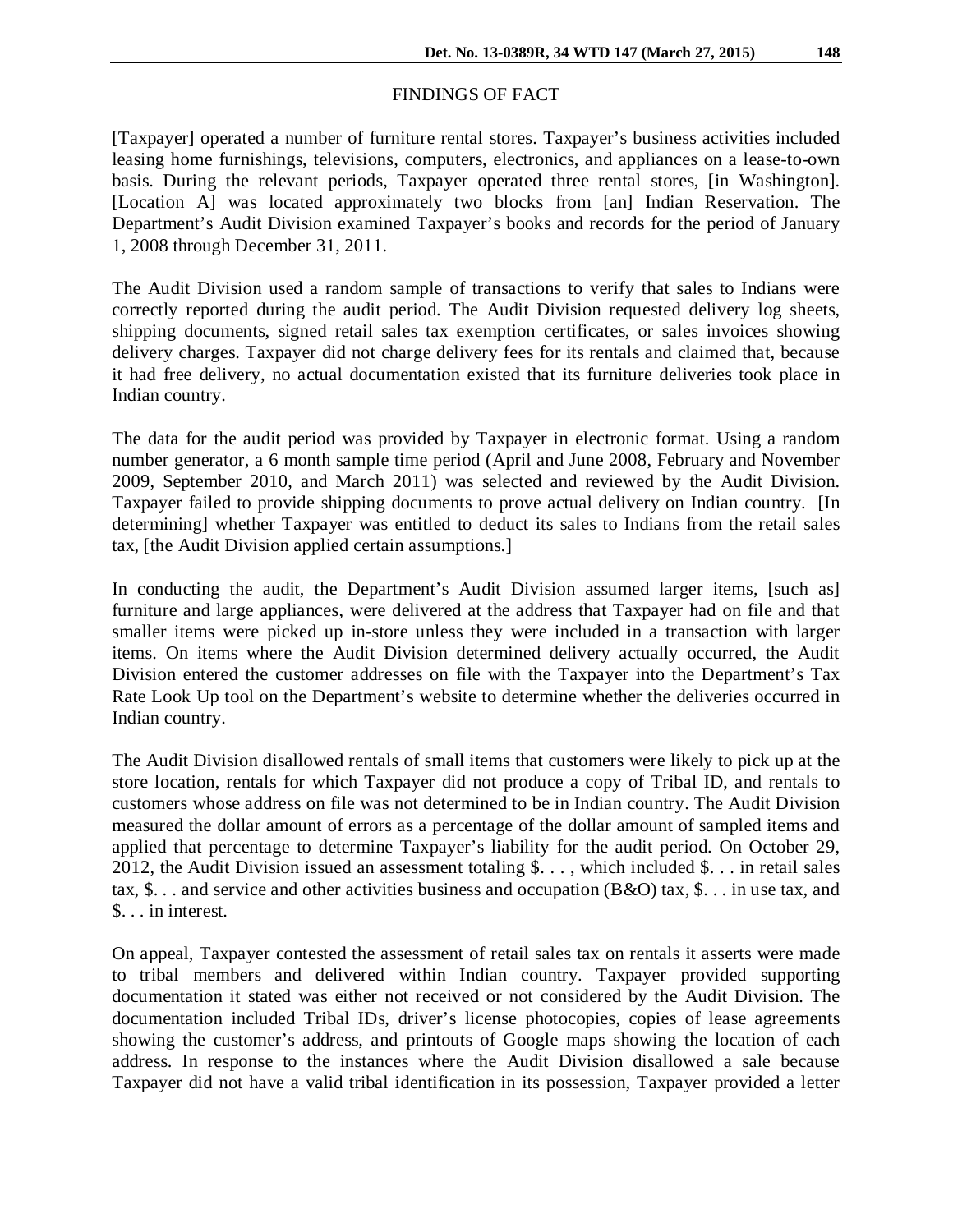from an elected official of the [Tribe] attesting that 62 of Taxpayer's customers were enrolled members of the [Tribe].

Taxpayer claimed that it rarely allowed its customers to pick up rentals in-store. Taxpayer offered free delivery, so it claimed that nearly all its rentals are delivered to its customer and are set up by Taxpayer to confirm the rental items function properly at the delivery location. Taxpayer claimed that it requires its customers to provide either a rental agreement or utility bill to verify they reside at the delivery address. Taxpayer further stated that some of the rentals at issue were made to repeat customers, for whom Tribal ID cards were already on file from prior purchases and who appeared in Taxpayer's system as tax-exempt with the Tribal ID number listed in its database.

Taxpayer also contested the assessment of sales tax on rentals made to stagers for use in staging apartments that will be shown to potential renters. Taxpayer asserted it received and kept resale certificates or reseller permits for each rental, but was unable to provide documentation during the audit due to the intervening sale of one of its locations. On appeal, Taxpayer provided a resale certificate that it received from [an interior designer], which was not previously provided to the Audit Division.

The Appeals Division issued Determination No. 13-0389, which remanded the matter to the Audit Division for a possible adjustment to the assessment, based on the [interior designer's] resale certificate, and any other resale certificates or any additional proof that Taxpayer delivered tangible personal property to enrolled Indians in Indian country.

On the basis of additional documentation provided by Taxpayer, the Audit Division issued a PAA on February 21, 2014. The total due under the PAA was \$. . . . That amount included \$. . . in retail sales tax, \$. . . in service and other activities business and occupation (B&O) tax, \$. . . in use tax, \$. . . in interest, and \$. . . in additional interest from November 29, 2012 to March 24, 2014. Taxpayer disagreed with the adjusted assessment and appealed the Department's action on remand. As we stated in Det. No. 13-0389, we consider Taxpayer's post-PAA appeal petition as a request for reconsideration.

### ANALYSIS

All sales of tangible personal property to consumers in this state are subject to retail sales tax unless there is a specific exemption. RCW 82.08.020. WAC 458-20-192 ("Rule 192") is the Department's administrative rule that addresses the state taxation of Indians, Indian tribes and business transactions in Indian country. Rule 192 harmonizes federal law, state tax law, and the policy and objectives of the Centennial Accord and the Millennium Agreement. Rule 192(1)(b), (c).

Rule 192 defines "Indian" as "a person on the tribal rolls of an Indian tribe." Rule 192(2)(a). "Indian Tribe" is defined as "an Indian nation, tribe, band, community, or other entity recognized as an "Indian Tribe" by the United States Department of the Interior." Rule 192(2)(c). "Indian country" is defined to include "all land within the limits of any Indian reservation under the jurisdiction of the United States government." Rule 192(b)(i).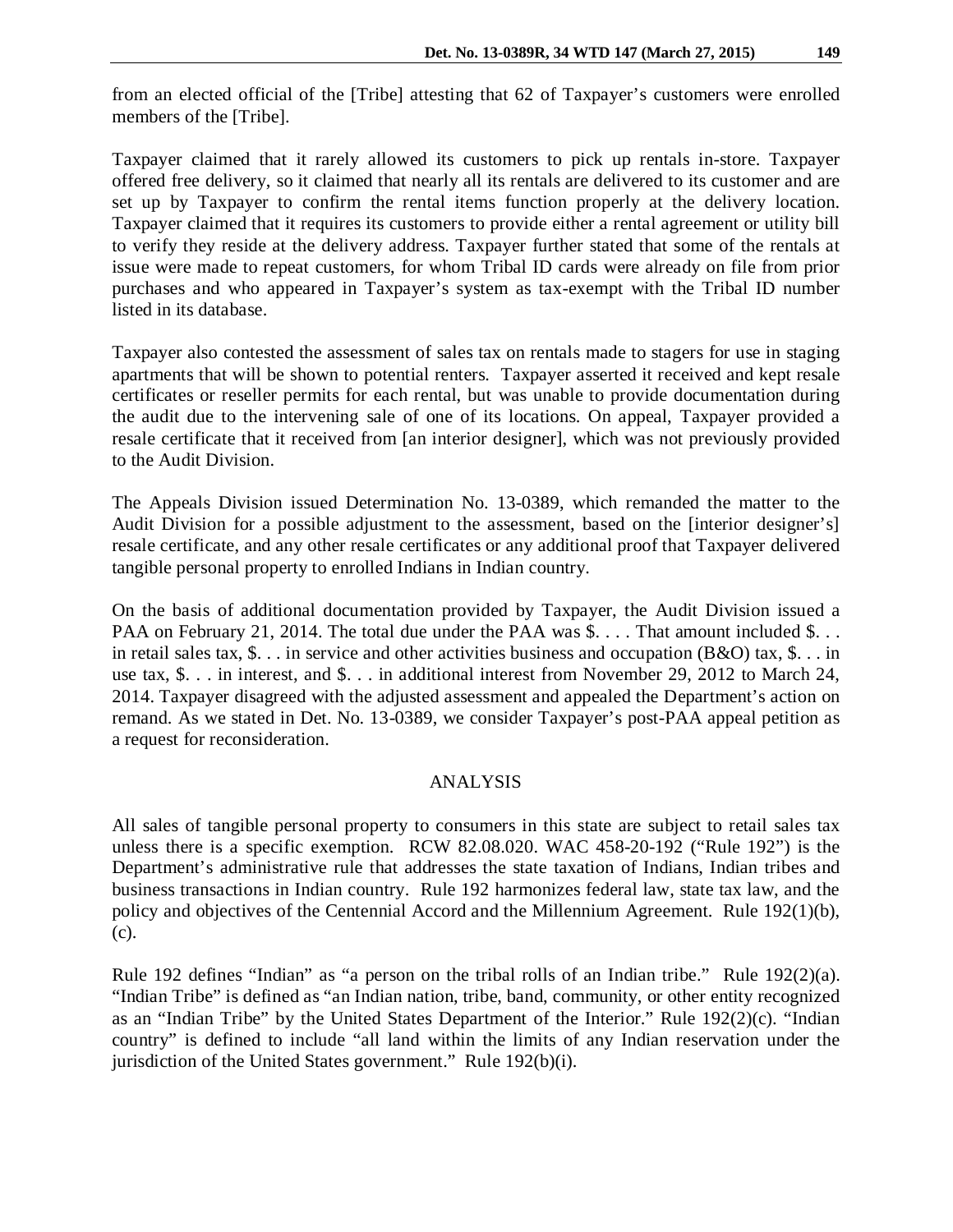country. [For the exemption to apply, the taxpayer must establish both that the buyer was an Indian and that physical delivery of the goods sold occurred in Indian country.] . Rule 192(5)(a)(i). Rule 192(4) states generally that "Taxpayers are required to maintain appropriate records of the tax exempt status of transactions." Thus, it is the taxpayer's responsibility to maintain appropriate records to substantiate the tax exempt status of the subject sales.<sup>[2](#page-3-0)</sup>

Rule 192(5) specifically states that the term "Indian" includes only those persons who are "enrolled with the tribe upon whose territory the activity takes place." Rule  $192(5)(c)$  instructs that:

In order to substantiate the tax-exempt status of a retail sale to a person who is a tribal member, unless the purchaser is personally known to the seller as a member, the seller must require presentation of a tribal membership card or other suitable identification of the purchaser as an enrollee of the Indian tribe.

Rule 192(5)(c).

Det. No. 13-0389 held that, with respect to the 62 names in the letter from the [Tribe], that letter of attestation is "suitable identification" to support a finding that the 62 listed names are indeed "enrolled members" of the [Tribe]. Det. No. 13-0389 also held that, to the extent the Audit Division disallowed any sales to those 62 members solely because Taxpayer failed to retain a valid tribal identification card, the matter was remanded to the Audit Division for an adjustment. However, Det. No. 13-0389 also held that simply establishing that a sale was made to one of those 62 members is not alone sufficient to exempt a sale. . . . To support an adjustment, Taxpayer need to establish that the sale to one of the 62 listed members of the [Tribe] was delivered in Indian country. *See* Rule 192(5).

Det. No. 13-0389 further held that Taxpayer did not provide any actual documentation to show that it delivered tangible personal property to enrolled members of an Indian tribe in Indian country. *See* Rule 192(5)(a)(i). It was Taxpayer's policy to not require recipients of delivered goods to sign a delivery receipt attesting that delivery was completed. Det. No. 13-0389 held that, in the absence of such delivery receipts, Taxpayer had not provided any evidence that the deliveries in the audit sample were actually made in Indian country, which is required for the sales tax exclusion. Finally, Det. No. 13-0389 affirmed the methodology the Audit Division used to determine the location of deliveries.

After a thorough review . . . , we find that the legal arguments raised in Taxpayer's petition for reconsideration were adequately addressed in Det. No. 13-0389, and that the PAA issued by the Audit Division was made in accordance with that decision. Taxpayer has provided no additional documentation or facts on reconsideration supporting additional adjustments to the assessment. The Department hereby sustains the PAA issued by the Audit Division.

# DECISION AND DISPOSITION

<span id="page-3-0"></span><sup>&</sup>lt;sup>2</sup> Questionable circumstances or contradictory information may raise questions as to the authenticity or accuracy of the certificate. This may negate the exemption or additional information may be requested.